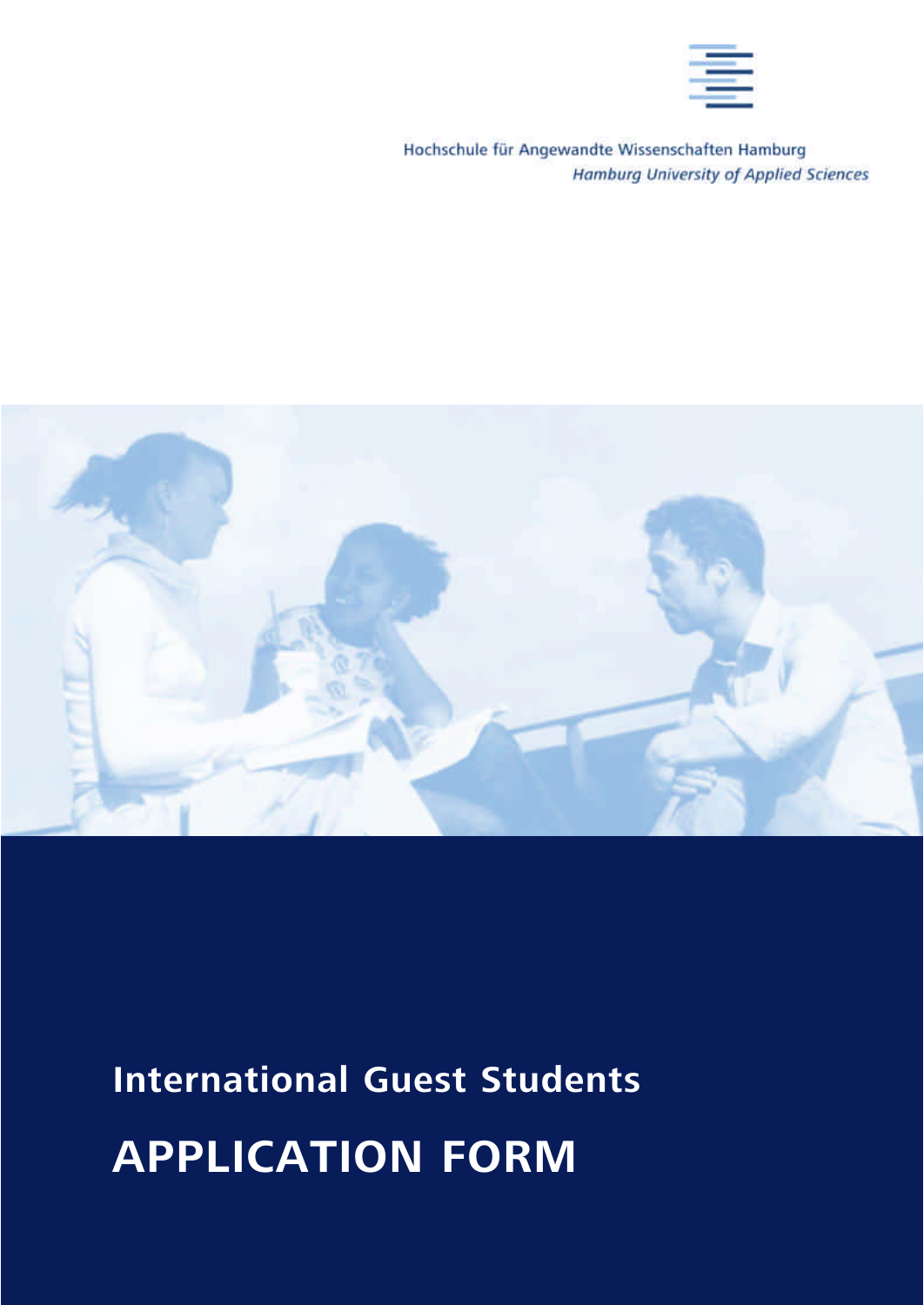# **Applying as an international guest student at Hamburg University of Applied Sciences**

The academic year is split into two semesters. You can apply to come for one, a maximum of two semesters:

| <b>Winter semester:</b>              | Sept. - Feb. | <b>Application deadline: 30. April</b>   |  |
|--------------------------------------|--------------|------------------------------------------|--|
| <b>Summer semester:</b> March - July |              | <b>Application deadline: 30. October</b> |  |

### **Admission Requirements:**

- enrolled in a Bachelor's programme in an institution of higher education in your home country
- you must have successfully completed at least one and a half academic years at the time of application
- Master's applicants will only be accepted where there is an university agreement in this area
- non-Erasmus students/non-native speakers: language certificate German (min. B2) or English (TOEFL min. 85 points)

## **Application Checklist:**

**University cooperation:** If your university has a cooperation with Hamburg University of Applied Sciences, then please return the attached forms within the application deadline, via the exchange coordinator at your university to the International Office at Hamburg University of Applied Sciences:

- application forms (including housing form)
- copy of bank wire transfer of the semester contribution
- Learning Agreement for the courses in Hamburg
- Transcript of Records from your home university
- AOK Health insurance forms (only for students from non EU countries see point: Health insurance)
- non-Erasmus students/non-native speakers: language certificate German (min. B2) or English (TOEFL min. 85 points) depending on the language of instruction.

**Freemover:** If your university does not have a cooperation with Hamburg University of Applied Sciences, then please send us the following papers:

- application form (without the housing form; we are unable to offer freemovers housing)
- CV / resumé
- statement of motivation and list of courses for Hamburg (in German, if you are planning to take classes in German)
- confirmation of student status (at your home university)
- Transcript of Records from your home university (with translation if not in English or German)
- reference from a professor of your home university
- language certificate: German (min. B2) or English (TOEFL min. 85 points), depending on the language of instruction
- portfolio (if you are a Design student)

If your freemover application is approved, you then pay the semester contribution and send proof of this payment to the International Office at Hamburg University of Applied Sciences. Tuition fees / health insurance (see points below).

## **Semester contribution**

All students – even Erasmus students – have to pay a semester contribution [**230 Euros**/semester]. This is **not** a tuition fee. Most of this money goes towards a semester ticket with which you have unlimited travel on Hamburg's public transport system.

**It is not possible for us to accept cheques or credit card payments. Please ensure that you pay the fees of your bank as well as fees charged to our bank to ensure we receive the full amount**. Our bank fees are approx. 10 Euros.

#### **Details for a bank transfer:**

| Recipient:           | <b>HAW Hamburg</b>                        |
|----------------------|-------------------------------------------|
| Account Nr.:         | 10 66 66 000                              |
| <b>Sorting Code:</b> | 210 500 00                                |
| Bank:                | <b>HSH Nordbank</b>                       |
|                      | Gerhart-Hauptmann-Platz 50, 20095 Hamburg |
| IBAN:                | DE11210500000106666000                    |
| BIC code:            | <b>HSHNDEHHXXX</b>                        |
| Reference:           | Guest student: Family name, First name    |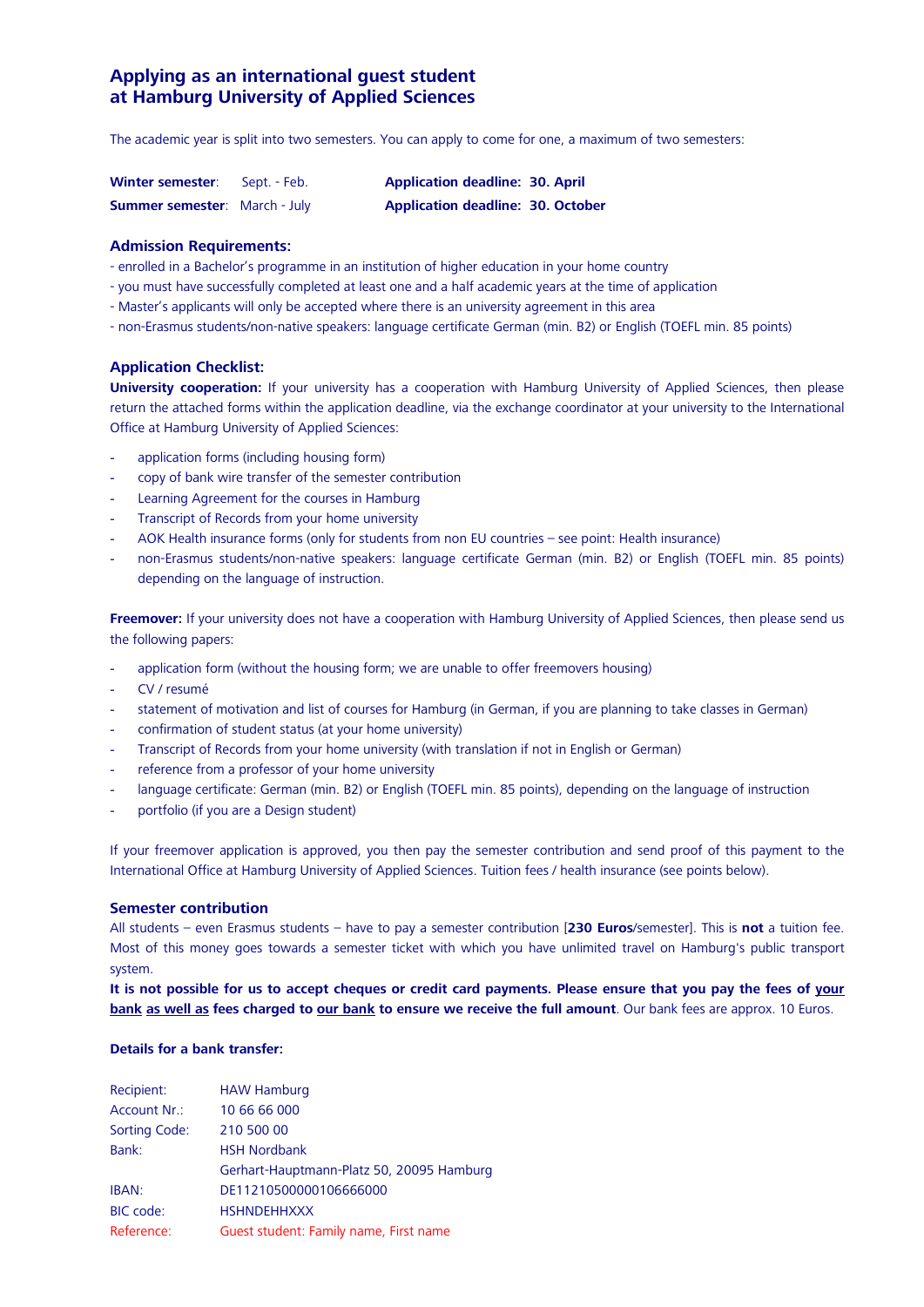## **Tuition Fees**

Freemovers also have to pay tuition fees of 375 Euro per semester. This fee will be paid in October or April and you will receive a letter with further information and other bank details during the semester. Please **do not** pay it together with your semester contribution, as these fees go to a different bank account.

#### **Health Insurance**

In order to be able to have student status at a German university, you are legally required to have health insurance. If you are from an **EU member state** then your health insurance from home is sufficient. Please bring a European Health Insurance Card with you for treatment with the doctor.

If you are from **Turkey** you can ask your health insurance company if they can give you a A/T11. With this you will be freed from having to get German health insurance.

If you are from a **non EU country** then you will be required to get German health insurance to complete your enrolment. German health insurance costs approximately 65 Euro/month. The health insurance must be applied for before you come to Hamburg and you will receive a pdf file with this application form, which you can complete and return together with this enrolment form.

#### **Accommodation**

We have a limited number of rooms in halls of residences that we can make available to international guest students from our partner universities. The single rooms in shared apartments cost between 260 – 365 Euro/month. This includes bedding and utilities. The **rental period is for one semester only** (even if you are coming for two semesters) and priority will be given to overseas students. Applying early improves your chances of getting a room. Please complete the **housing form** attached, if you want to be considered for student housing.

It is unfortunately not possible for us to offer accommodation to freemovers.

# **Contact**

Please send your application to:

Hochschule für Angewandte Wissenschaften Hamburg International Office Stiftstraße 69 20099 Hamburg Tel.: +49 (40) 428 75 9182 Fax: +49 (40) 428 75 9189 studyabroad@haw-hamburg.de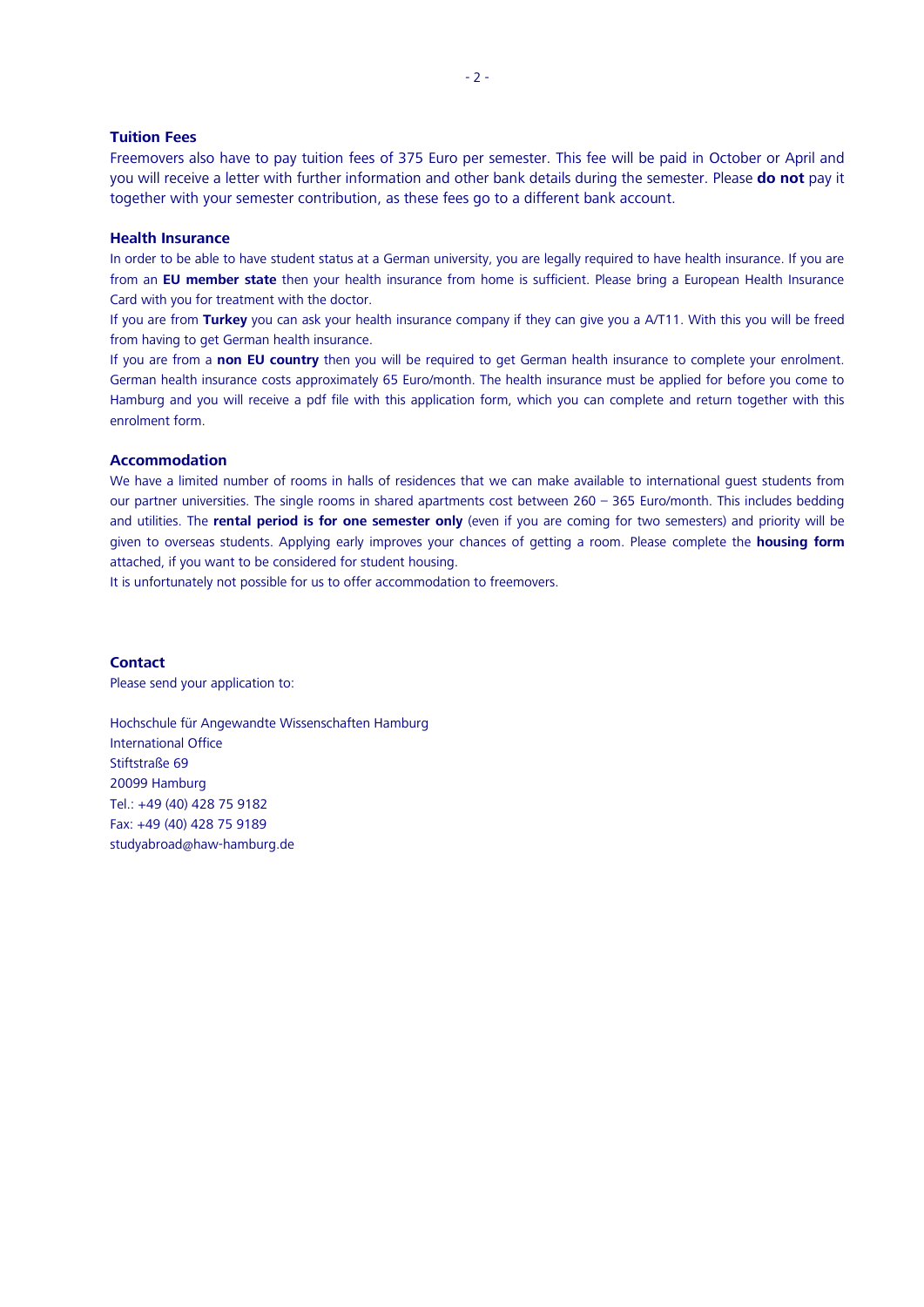# **Our degree programmes for international guest students**

You can choose classes from one of the following **undergraduate** programmes:

# **Faculty of Engineering & Computer Science**

- Aeronautical Engineering [*Flugzeugbau*]²
- Applied Computer Science [*Angewandte Informatik*]
- Automotive Engineering [*Fahrzeugbau*]
- **Information Engineering<sup>1</sup>**
- Information & Electrical Engineering [*Informations- und Elektrotechnik*]
- Mechanical Engineering/Energy & Plant Systems [*Maschinenbau/Energie & Anlagensysteme*]
- Mechanical Engineering/Development & Design [*Maschinenbau/Entwicklung & Konstruktion*]
- Mechatronics [*Mechatronik*]
- Production Technology & Management [*Produktionstechnik und -management*]
- Technical Computer Science [*Technische Informatik*]

# **Faculty of Life Sciences**

- Biomedical Engineering [*Medizintechnik*]
- Biotechnology [*Biotechnologie*]
- Environmental Engineering [*Umwelttechnik*]
- Hazard Control
- $H$  Health Sciences<sup>2</sup>
- Nutrition & Home Economics [*Ökotrophologie*]²
- Process Engineering [*Verfahrenstechnik*]
- **Rescue Engineering**

# **Faculty of Design, Media & Information**

- Clothing Technology & Management [*Bekleidungstechnik & Management*]
- Communication Design [*Kommunikationsdesign*] <sup>3</sup>
- Fashion, Costume & Textile Product Design [*Mode-, Kostüm- und Produktdesign Textil*] <sup>3</sup>
- **Illustration** [*Illustration*]<sup>3</sup>
- Library & Information Management [*Bibliotheks- und Informationsmanagement*] ²
- Media & Information Management [*Medien und Information*]
- Media Systems [*Media Systems*]
- Media Technology/Film [*Medientechnik*] ²/3

# **Faculty of Business & Social Sciences**

- Education & Learning in Childhood [*Erziehung & Bildung in der Kindheit*]
- **International Business [AIM] <sup>2</sup>**
- Logistics/Business Studies [*Logistik/TBWL*]
- Marketing/Business Studies [*Marketing/TBWL*]
- Nursing [*Pflege*]
- Social Work [*Soziale Arbeit*] ²

 $1$  completely in English  $2$  some modules in English  $3$  German not required

For further information about the degree programmes please visit our website: www.haw-hamburg.de/studiengaenge

# **Modules in English: www.haw-hamburg.de/studyabroad (see Programmes)**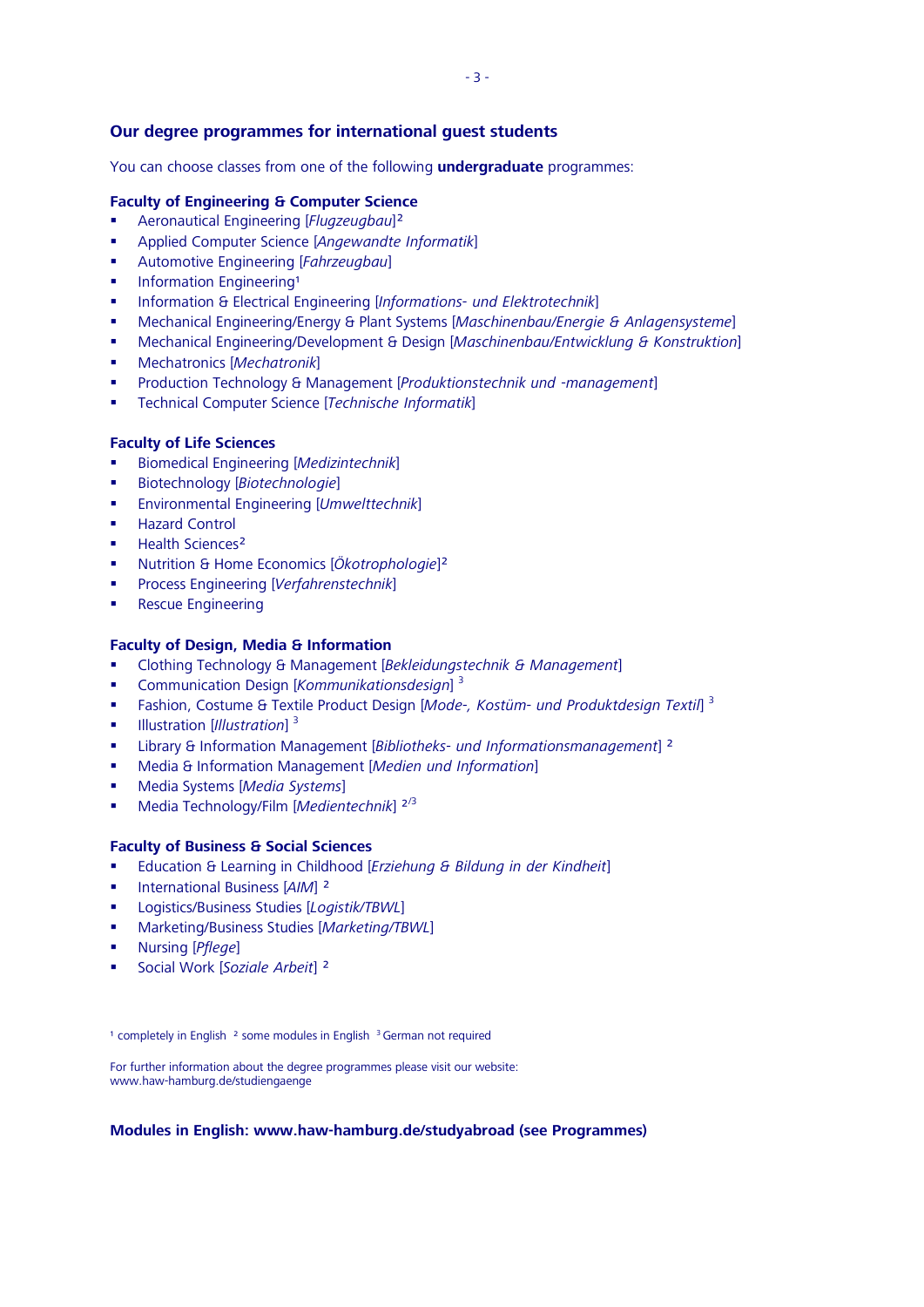

Hochschule für Angewandte Wissenschaften Hamburg **Hamburg University of Applied Sciences** 

# **Immatrikulation als Gaststudierende / Application as guest student**

| Important: Please complete this form in block letters and do not forget to sign it. Please send it together with a copy of the bank wire<br>transfer of the semester contribution. Freemovers: please also send the other papers listed on page 2. |                |  |                                                                   |  |  |  |  |  |  |  |  |  |  |  |  |  |  |  |
|----------------------------------------------------------------------------------------------------------------------------------------------------------------------------------------------------------------------------------------------------|----------------|--|-------------------------------------------------------------------|--|--|--|--|--|--|--|--|--|--|--|--|--|--|--|
|                                                                                                                                                                                                                                                    |                |  |                                                                   |  |  |  |  |  |  |  |  |  |  |  |  |  |  |  |
|                                                                                                                                                                                                                                                    | Name / Surname |  |                                                                   |  |  |  |  |  |  |  |  |  |  |  |  |  |  |  |
|                                                                                                                                                                                                                                                    |                |  |                                                                   |  |  |  |  |  |  |  |  |  |  |  |  |  |  |  |
| Vorname / First name                                                                                                                                                                                                                               |                |  |                                                                   |  |  |  |  |  |  |  |  |  |  |  |  |  |  |  |
|                                                                                                                                                                                                                                                    |                |  |                                                                   |  |  |  |  |  |  |  |  |  |  |  |  |  |  |  |
|                                                                                                                                                                                                                                                    |                |  | Geschlecht / Sex (m: männlich/male / w: weiblich/female)          |  |  |  |  |  |  |  |  |  |  |  |  |  |  |  |
|                                                                                                                                                                                                                                                    |                |  |                                                                   |  |  |  |  |  |  |  |  |  |  |  |  |  |  |  |
|                                                                                                                                                                                                                                                    |                |  | Geburtsdatum / Date of birth<br>[Tag/Monat/Jahr / day/month/year] |  |  |  |  |  |  |  |  |  |  |  |  |  |  |  |
|                                                                                                                                                                                                                                                    |                |  |                                                                   |  |  |  |  |  |  |  |  |  |  |  |  |  |  |  |
|                                                                                                                                                                                                                                                    |                |  | Geburtsort / Place of birth (Town)                                |  |  |  |  |  |  |  |  |  |  |  |  |  |  |  |
|                                                                                                                                                                                                                                                    |                |  |                                                                   |  |  |  |  |  |  |  |  |  |  |  |  |  |  |  |
|                                                                                                                                                                                                                                                    |                |  | Staatsangehörigkeit / Nationality                                 |  |  |  |  |  |  |  |  |  |  |  |  |  |  |  |
|                                                                                                                                                                                                                                                    |                |  |                                                                   |  |  |  |  |  |  |  |  |  |  |  |  |  |  |  |
|                                                                                                                                                                                                                                                    |                |  |                                                                   |  |  |  |  |  |  |  |  |  |  |  |  |  |  |  |
|                                                                                                                                                                                                                                                    |                |  | Name der Heimathochschule / Name of home university               |  |  |  |  |  |  |  |  |  |  |  |  |  |  |  |
|                                                                                                                                                                                                                                                    |                |  |                                                                   |  |  |  |  |  |  |  |  |  |  |  |  |  |  |  |
| Staat der Hochschule im Ausland / Country of home university                                                                                                                                                                                       |                |  |                                                                   |  |  |  |  |  |  |  |  |  |  |  |  |  |  |  |
|                                                                                                                                                                                                                                                    |                |  |                                                                   |  |  |  |  |  |  |  |  |  |  |  |  |  |  |  |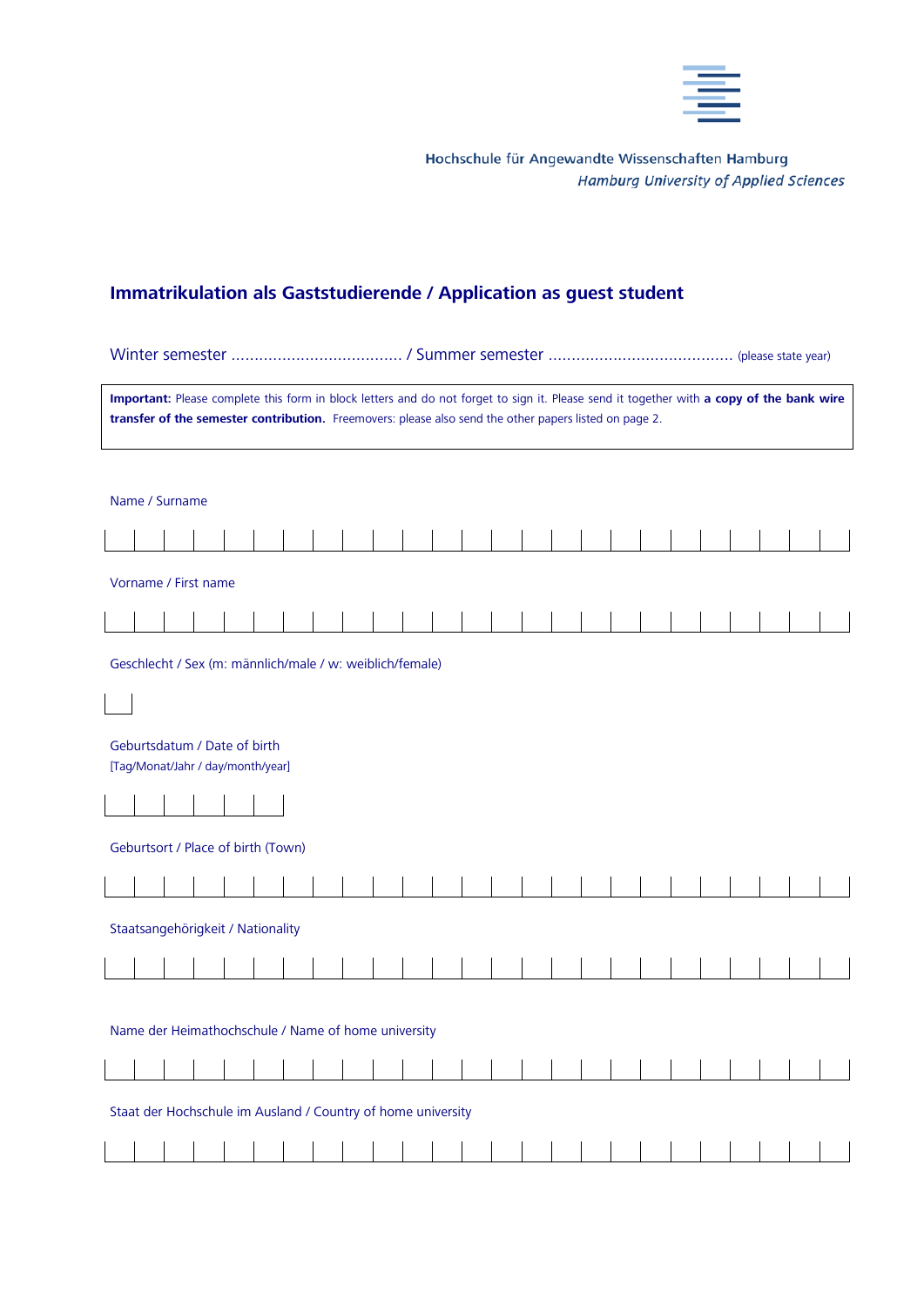|       | <b>Adresse / Contact Address</b>                                                                                                                                                                                                                                                                                                                                      |  |  |  |  |  |  |  |  |  |  |  |           |                                                                                                                |  |  |  |  |
|-------|-----------------------------------------------------------------------------------------------------------------------------------------------------------------------------------------------------------------------------------------------------------------------------------------------------------------------------------------------------------------------|--|--|--|--|--|--|--|--|--|--|--|-----------|----------------------------------------------------------------------------------------------------------------|--|--|--|--|
|       |                                                                                                                                                                                                                                                                                                                                                                       |  |  |  |  |  |  |  |  |  |  |  |           |                                                                                                                |  |  |  |  |
| C/O   |                                                                                                                                                                                                                                                                                                                                                                       |  |  |  |  |  |  |  |  |  |  |  |           |                                                                                                                |  |  |  |  |
|       |                                                                                                                                                                                                                                                                                                                                                                       |  |  |  |  |  |  |  |  |  |  |  |           |                                                                                                                |  |  |  |  |
|       | Postleitzahl / Post code                                                                                                                                                                                                                                                                                                                                              |  |  |  |  |  |  |  |  |  |  |  |           |                                                                                                                |  |  |  |  |
|       |                                                                                                                                                                                                                                                                                                                                                                       |  |  |  |  |  |  |  |  |  |  |  |           |                                                                                                                |  |  |  |  |
|       | Stadt/Bundesstaat / City/State                                                                                                                                                                                                                                                                                                                                        |  |  |  |  |  |  |  |  |  |  |  |           |                                                                                                                |  |  |  |  |
|       |                                                                                                                                                                                                                                                                                                                                                                       |  |  |  |  |  |  |  |  |  |  |  |           |                                                                                                                |  |  |  |  |
|       | Land / Country                                                                                                                                                                                                                                                                                                                                                        |  |  |  |  |  |  |  |  |  |  |  |           |                                                                                                                |  |  |  |  |
|       |                                                                                                                                                                                                                                                                                                                                                                       |  |  |  |  |  |  |  |  |  |  |  |           |                                                                                                                |  |  |  |  |
| Phone |                                                                                                                                                                                                                                                                                                                                                                       |  |  |  |  |  |  |  |  |  |  |  |           |                                                                                                                |  |  |  |  |
|       |                                                                                                                                                                                                                                                                                                                                                                       |  |  |  |  |  |  |  |  |  |  |  |           |                                                                                                                |  |  |  |  |
| Fax   |                                                                                                                                                                                                                                                                                                                                                                       |  |  |  |  |  |  |  |  |  |  |  |           |                                                                                                                |  |  |  |  |
|       |                                                                                                                                                                                                                                                                                                                                                                       |  |  |  |  |  |  |  |  |  |  |  |           |                                                                                                                |  |  |  |  |
| eMail |                                                                                                                                                                                                                                                                                                                                                                       |  |  |  |  |  |  |  |  |  |  |  |           |                                                                                                                |  |  |  |  |
|       |                                                                                                                                                                                                                                                                                                                                                                       |  |  |  |  |  |  |  |  |  |  |  |           |                                                                                                                |  |  |  |  |
|       | In welchem Studiengang an der HAW Hamburg möchten Sie studieren? / Chosen degree programme at the HAW Hamburg<br>[Please use the German name]                                                                                                                                                                                                                         |  |  |  |  |  |  |  |  |  |  |  |           |                                                                                                                |  |  |  |  |
|       |                                                                                                                                                                                                                                                                                                                                                                       |  |  |  |  |  |  |  |  |  |  |  |           |                                                                                                                |  |  |  |  |
|       |                                                                                                                                                                                                                                                                                                                                                                       |  |  |  |  |  |  |  |  |  |  |  |           |                                                                                                                |  |  |  |  |
|       | Wie viel Semester haben Sie schon im Heimatland studiert? / How many semesters have you already studied at home?                                                                                                                                                                                                                                                      |  |  |  |  |  |  |  |  |  |  |  |           |                                                                                                                |  |  |  |  |
|       |                                                                                                                                                                                                                                                                                                                                                                       |  |  |  |  |  |  |  |  |  |  |  |           |                                                                                                                |  |  |  |  |
|       |                                                                                                                                                                                                                                                                                                                                                                       |  |  |  |  |  |  |  |  |  |  |  |           | Semesterbetrag ist überwiesen und habe den Zahlungsnachweis mitgeschickt. (Bitte ankreuzen.) /                 |  |  |  |  |
|       |                                                                                                                                                                                                                                                                                                                                                                       |  |  |  |  |  |  |  |  |  |  |  |           | Semester contribution has been paid and I have attached the copy of bank wire transfer. (Please tick box.)     |  |  |  |  |
|       |                                                                                                                                                                                                                                                                                                                                                                       |  |  |  |  |  |  |  |  |  |  |  |           | Ich habe auch das Formblatt für die AOK Krankenversicherung beigelegt. (nur Studierende aus nicht EU Staaten / |  |  |  |  |
|       |                                                                                                                                                                                                                                                                                                                                                                       |  |  |  |  |  |  |  |  |  |  |  |           | I have enclosed the AOK health insurance form with this application. (only for students from non EU countries) |  |  |  |  |
|       | Hiermit bestätige ich, alle Angaben wahrheitsgemäß gemacht zu haben. Ich bestätige auch, den Semesterbeitrag bezahlt zu<br>haben und schicke mit diesem Formular einen Nachweis über die Zahlung. / I herewith confirm that the above details are<br>correct. I also confirm that I have paid the semester contribution and enclose a copy of the bank wire transfer. |  |  |  |  |  |  |  |  |  |  |  |           |                                                                                                                |  |  |  |  |
|       | Ort, Datum / Place, date                                                                                                                                                                                                                                                                                                                                              |  |  |  |  |  |  |  |  |  |  |  | Signature |                                                                                                                |  |  |  |  |

Please return this form to: HAW Hamburg, Ingrid Weatherall, International Office, Stiftstraße 69, 20099 Hamburg, Germany; Fax: +49.40.428 75 9189 or studyabroad@haw-hamburg.de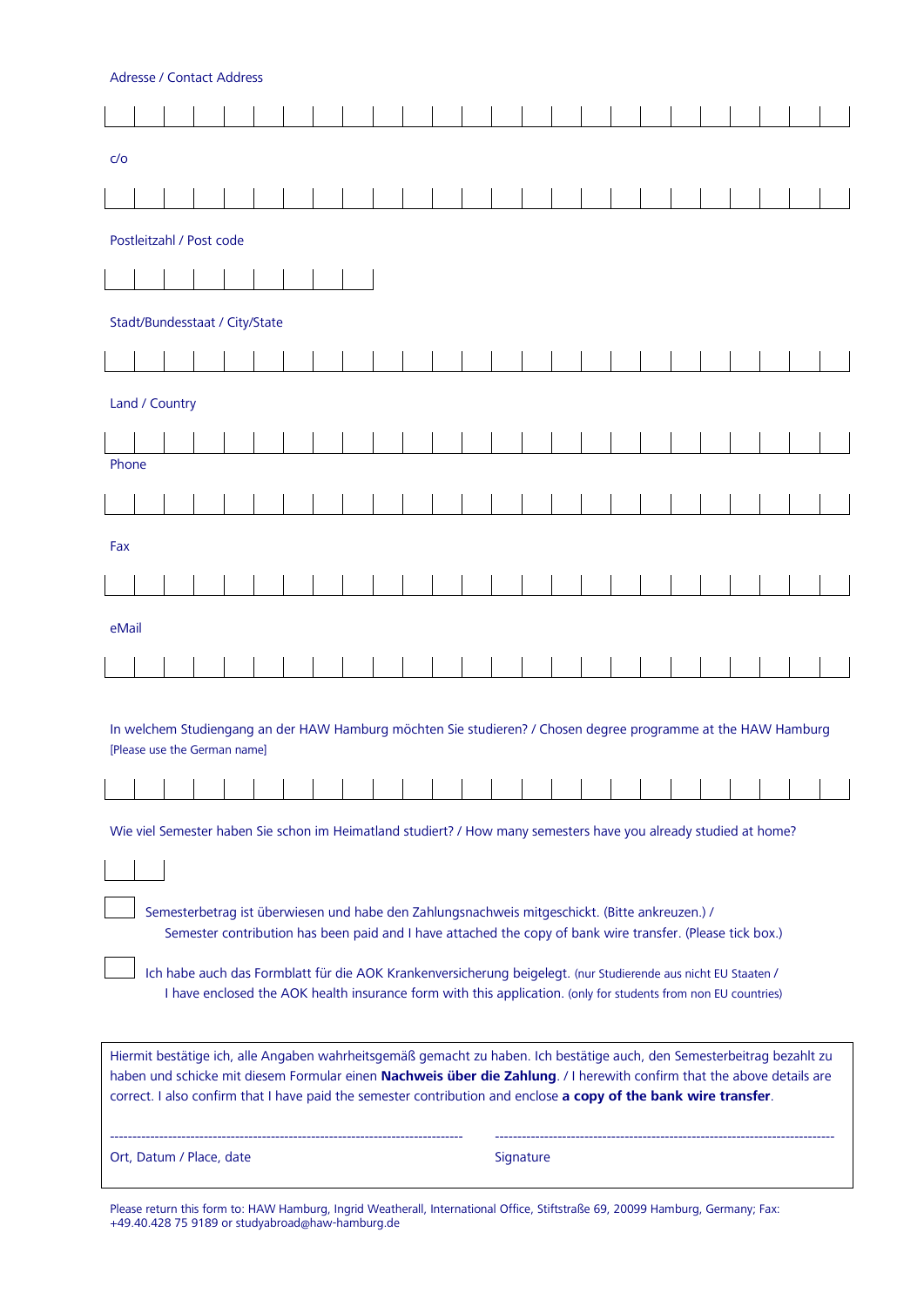

Hochschule für Angewandte Wissenschaften Hamburg **Hamburg University of Applied Sciences** 

**Housing Form HAW Hamburg**



We have a limited number of rooms in hall, which we can offer quest students from our partner universities. You will be delegated a room by the Coordination Centre; it is unfortunately not possible to request a specific Hall.

**We cannot guarantee a room in hall. Places are limited, so it is always good to apply as early as possible. The rooms will be reserved on a first come, first served basis and priority will be given to overseas students. The rental period is for one semester only (even if you are coming for two semesters).**

If you would like to make use of this service please complete this form (**PLEASE WRITE CLEARLY in BLOCK LETTERS**) and tick the corresponding boxes below:

\_\_\_\_\_\_\_\_\_\_\_\_\_\_\_\_\_\_\_\_\_\_\_\_\_\_\_\_\_\_\_\_\_\_\_\_\_ \_\_\_\_\_\_\_\_\_\_\_\_\_\_\_\_\_\_\_\_\_\_\_\_\_\_\_\_\_\_\_\_\_\_\_\_\_\_\_\_\_\_\_\_\_\_\_\_\_

\_\_\_\_\_\_\_\_\_\_\_\_\_\_\_\_\_\_\_\_\_\_\_\_\_\_\_\_\_\_\_\_\_\_\_\_\_ \_\_\_\_\_\_\_\_\_\_\_\_\_\_\_\_\_\_\_\_\_\_\_\_\_\_\_\_\_\_\_\_\_\_\_\_\_\_\_\_\_\_\_\_\_\_\_\_\_ [surname, first name]

[date of birth, place of birth- town]

\_\_\_\_\_\_\_\_\_\_\_\_\_\_\_\_\_\_\_\_\_\_\_\_\_\_\_\_\_\_\_\_\_\_\_\_\_ [home address]

[nationality] [phone]

[eMail]

 $\mathbf 0$  I would like to make use of this offer and herewith apply for a room in a Hall of Residence. [This reservation is binding. The lease for the room is for the full semester and cannot be terminated during this period. It is also not possible to change Halls of Residence.]

**Period of stay:** 01.09. – 28.02. **O** or 01.03. – 31.07. **O** or 01.03. – 31.08. **O** 



\_\_\_\_\_\_\_\_\_\_\_\_\_\_\_\_\_\_\_\_\_\_\_\_\_\_\_\_\_\_\_\_\_\_\_\_\_\_\_\_\_\_\_\_\_\_\_\_\_

\_\_\_\_\_\_\_\_\_\_\_\_\_\_\_\_\_\_\_\_\_\_\_\_\_\_\_\_\_\_\_\_\_\_\_\_\_\_\_\_\_\_\_\_\_\_\_\_\_

 $\mathbf 0$  I do not want to make use of this service. I will be arranging accommodation myself.

\_\_\_\_\_\_\_\_\_\_\_\_\_\_\_\_\_\_\_\_\_\_\_\_\_\_\_\_\_\_\_\_\_ \_\_\_\_\_\_\_\_\_\_\_\_\_\_\_\_\_\_\_\_\_\_\_\_\_\_\_\_

[signature] [date]

Please return this form to: HAW Hamburg, Ingrid Weatherall, International Office, Stiftstraße 69, 20099 Hamburg, Germany; Fax: +49.40.428 75 9189 or studyabroad@haw-hamburg.de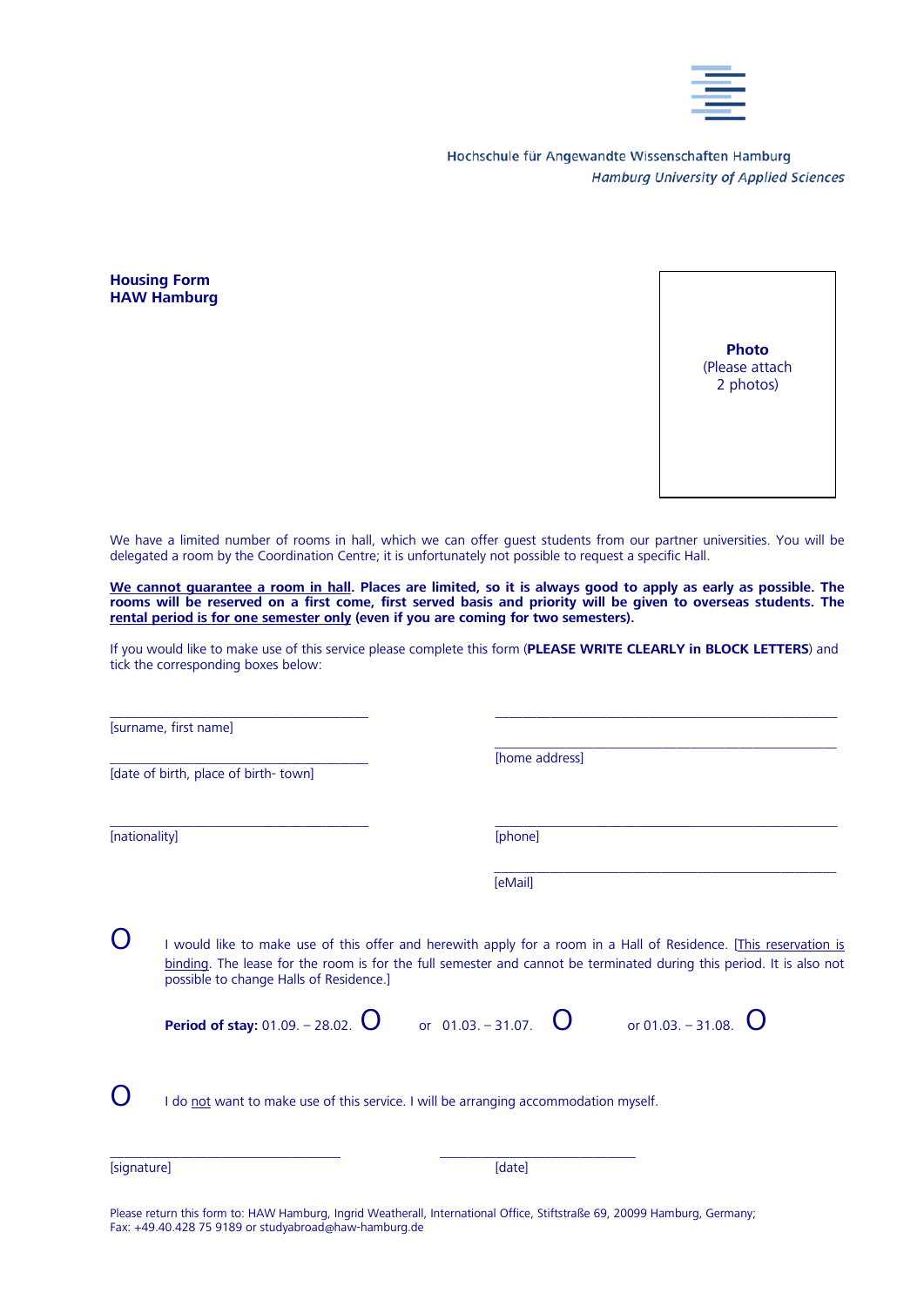# **ECTS - EUROPEAN CREDIT TRANSFER SYSTEM LEARNING AGREEMENT**

# **ACADEMIC YEAR - FIELD OF STUDY:**

DETAILS OF THE PROPOSED STUDY PROGRAMME ABROAD/LEARNING AGREEMENT

| Sending institution: www.communication.com/www.communication.com/www.communication.com                           |                                                  |                                  |
|------------------------------------------------------------------------------------------------------------------|--------------------------------------------------|----------------------------------|
| Receiving institution: Hamburg University of Applied Sciences                                                    |                                                  |                                  |
|                                                                                                                  |                                                  |                                  |
| Degree Programme<br>at HAW Hamburg                                                                               | Course title<br>(as indicated in the study plan) | Number of<br><b>ECTS</b> credits |
|                                                                                                                  |                                                  |                                  |
|                                                                                                                  |                                                  |                                  |
|                                                                                                                  |                                                  |                                  |
| Students signature                                                                                               | Date                                             |                                  |
| <b>SENDING INSTITUTION:</b><br>We confirm that the proposed programme of study/learning agreement is approved.   |                                                  |                                  |
| Departmental coordinator's signature                                                                             |                                                  |                                  |
|                                                                                                                  |                                                  |                                  |
|                                                                                                                  |                                                  |                                  |
|                                                                                                                  |                                                  |                                  |
|                                                                                                                  |                                                  |                                  |
| <b>RECEIVING INSTITUTION:</b><br>We confirm that the proposed programme of study/learning agreement is approved. |                                                  |                                  |
| Departmental coordinator's signature:                                                                            |                                                  |                                  |
|                                                                                                                  |                                                  |                                  |
|                                                                                                                  |                                                  |                                  |
|                                                                                                                  |                                                  |                                  |